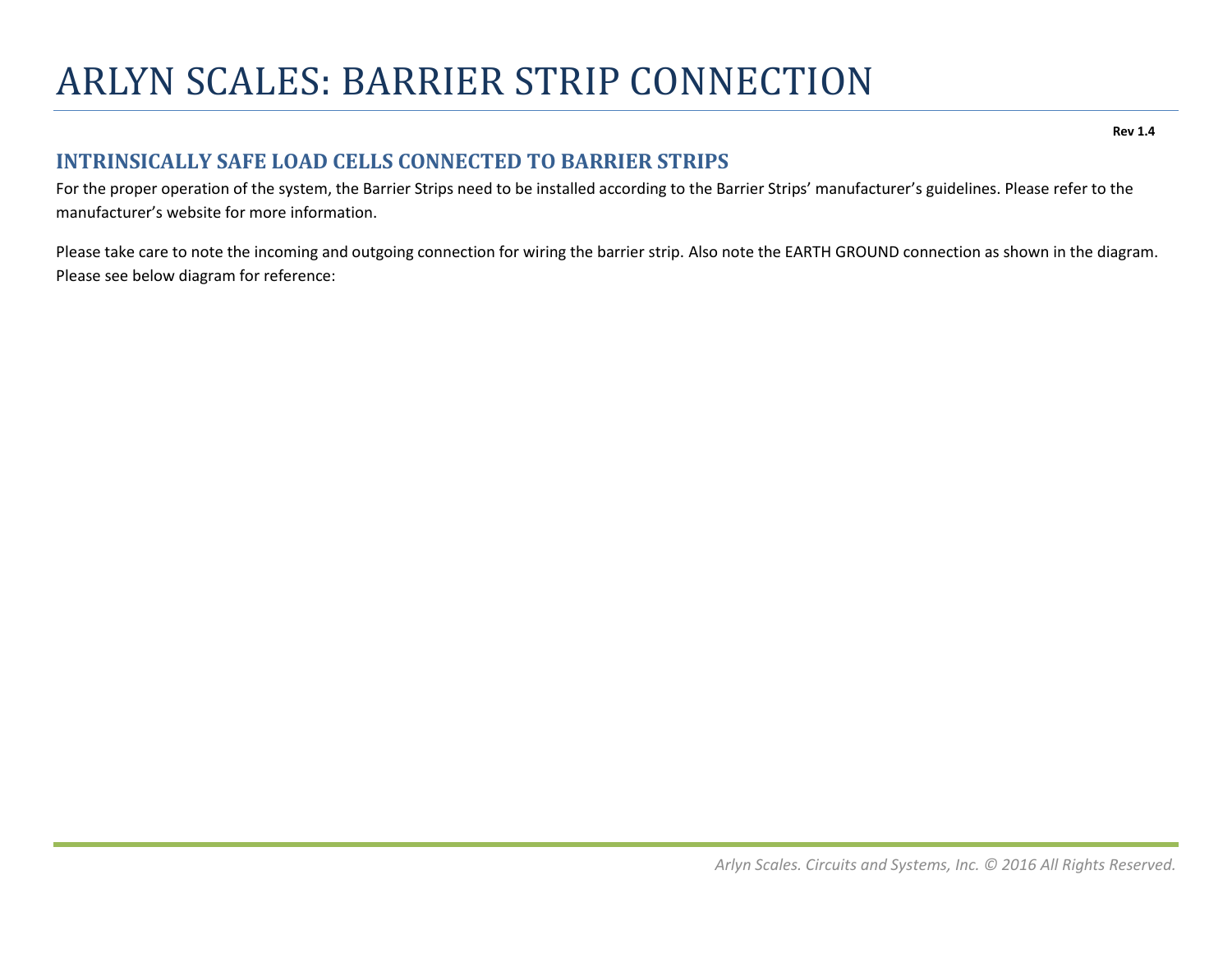

*EXPLOSION PROOF and it MUST reside in the Safe Area.*

Shield wire from both sides must be connected to Earth Ground terminal on the Barrier Strips. The terminal *then needs to be connected to <sup>a</sup> proper Earth Ground point in your facility.*

Rev 1.4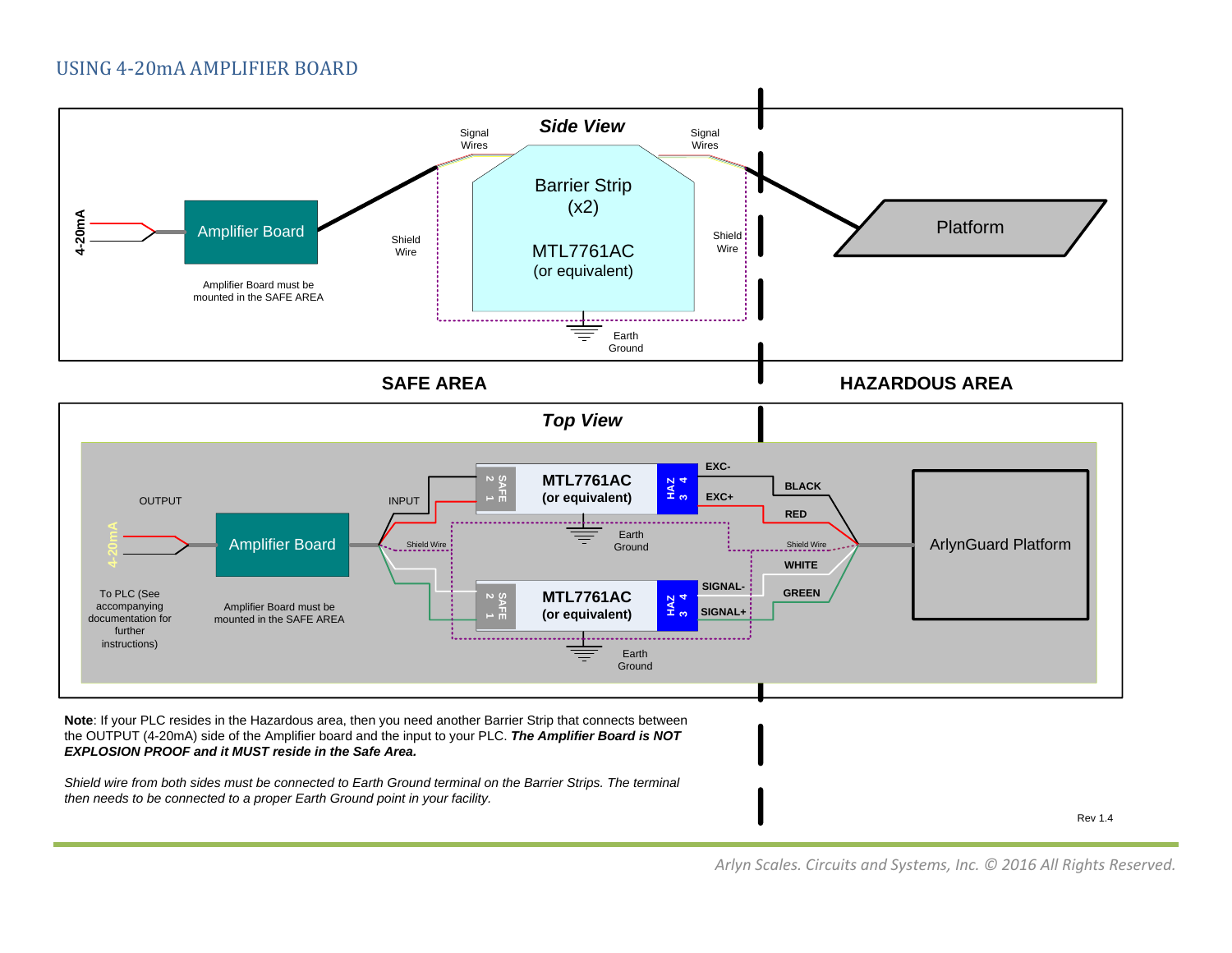## USING A SAFE AREA INDICATOR DISPLAY



*Arlyn Scales. Circuits and Systems, Inc. © 2016 All Rights Reserved.*